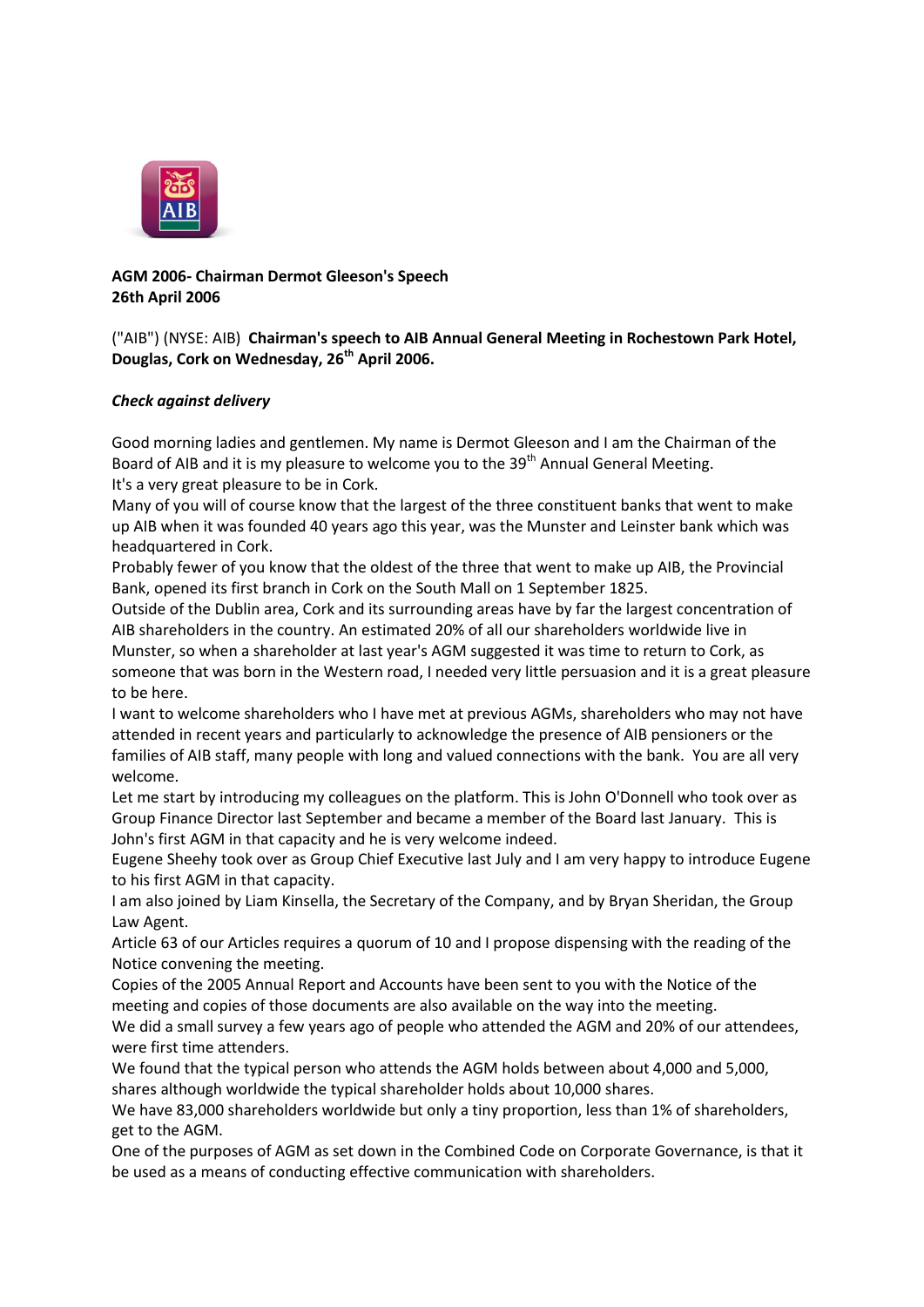That involves people making their contributions as succinctly as possible and acknowledging the rights of fellow shareholders to be heard.

Shareholders in the room will probably range from those who hold 1 or 2 shares to those who hold perhaps 100,000 shares.

In the last two years we have adopted the procedure of allowing shareholders to submit questions in advance and this has proved helpful in determining the priorities which shareholders have in terms of what they want from the AGM.

We have received something like 80 questions and will certainly answer the ones which are most commonly repeated, because they represent the major concerns of the shareholders present. We almost certainly will not be able to answer all the questions, but any unanswered questions will

be the subject of written answers to the shareholders concerned.

One of the principal complaints, in fact the principal complaint, which our survey disclosed is that the AGM has on occasion gone on too long.

We want to make sure that we strike the right balance between allowing questions to be asked and answered and finish conducting the AGM in a prompt and efficient way in accordance with the wishes of the majority.

My principal job is to ensure that the AGM is conducted in an orderly and efficient way.

I now move to the first formal part of our proceedings which is the reading of the Auditors Report to the members and I call upon Mr Paul Doby of our auditors KPMG to read the Auditors Report.

## **Section 2 (After Paul Doby finishes)**

At the AGM, shareholders have made clear that they like to receive an explanation and an account of how the business is doing.

An extensive account is of course available in the Annual Report and a smaller and more accessible summary is available in what we call the Summary Review which provides a useful birdseye view of where the bank is at this point in time.

Looking back then at AIB in 2005 I am glad to say that the story is a very positive one and has continued a good track record in delivering excellent value to you our shareholders.

In terms of total shareholder return, AIB delivered 22% in 2005.

Let me try and give you a snap shot of the way the business has been going.

Let's start with the most conventional or traditional way of gauging how we are doing that's to look at after tax profit, how much money is left when we have paid all our taxes.

## **(Slide 1 - After Tax Profit)**

This slide shows the story over the last 5 years.

The 2001 figures are shown before and after the effect of the Allfirst fraud.

In 2005 we made EUR1,387m after tax.

And a second way of looking at progress is earnings per share EPS.

## **(Slide 2 - Adjusted Earnings Per Share)**

How much profit did we make for each share that you own? In other words, take the average shares during 2005 (865 million) and spread the profit over them all.

The adjusted earnings per share for 2005 were 145.9c per share.

A third way of checking how the business is doing is to look at the trend in income versus costs.

## **(Slide 3 - Income/Cost Growth Trend)**

A key relationship to look at, is it your cost or your income that's rising faster?

What this slide shows is that the gap between income and costs is widening; that the rate of increase of our income is greater than the rate of increase in our costs.

In 2005 the rate of increase in our income was 5 percentage points higher than the rate of increase in our costs.

So, what do we do with the profits we're generating?

Bank profits are a frequent topic of public comment and are frequently misunderstood.

Over 90% of our profit goes in one of three directions.

**(Slide 4 - How The Profit Was Used)**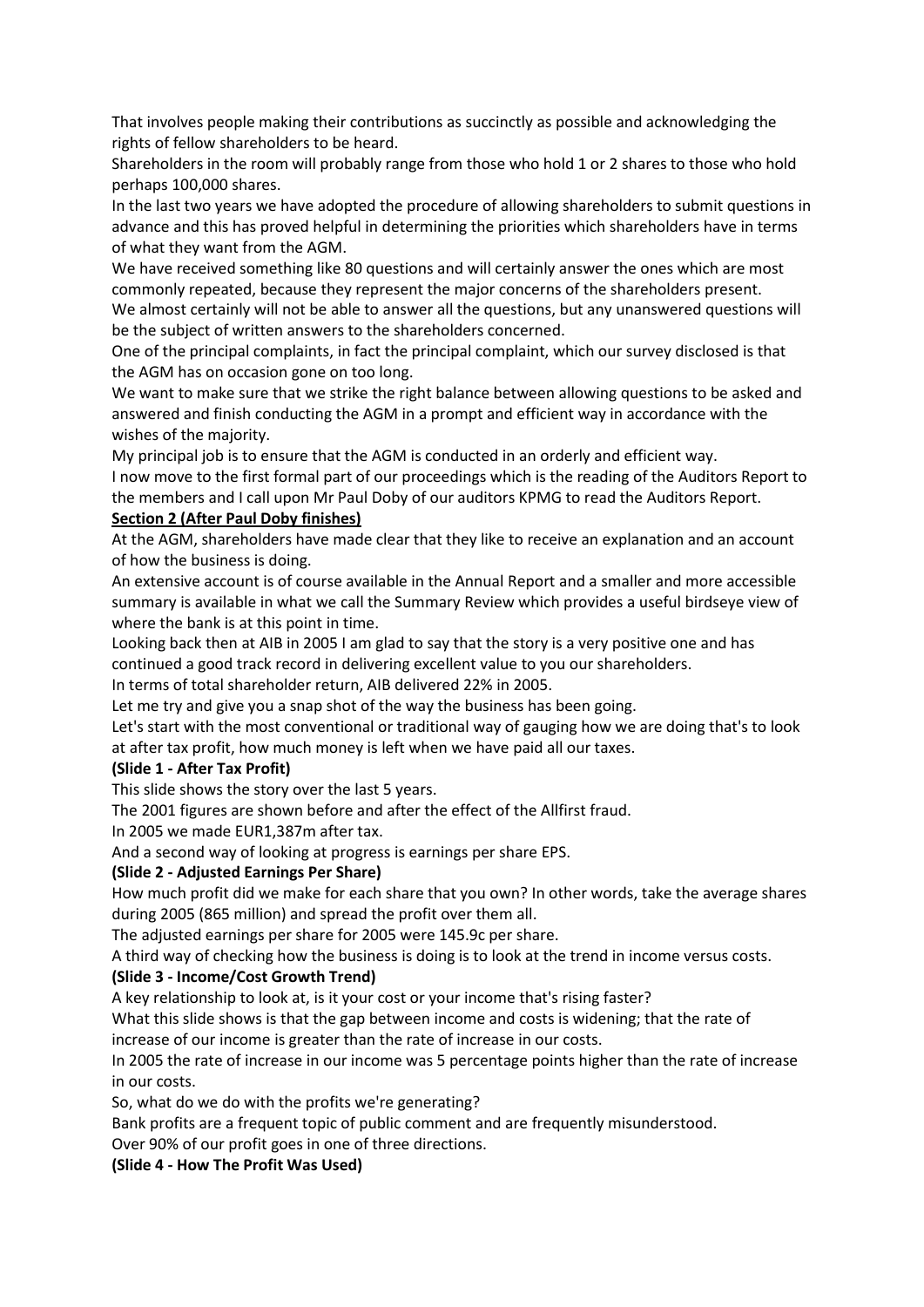32.4% of our total profits goes to paying dividends to shareholders.

But sometimes I think the public needs to be reminded that it is not just individual shareholders like yourselves.

It is also pension funds. There is hardly a Pension Fund in Ireland that doesn't hold AIB shares. The vast majority of Irish pensioners are indirect beneficiaries of these profits.

There are almost half a million people in private sector pension schemes and those schemes depend for their viability on investments in businesses such as the Irish banks in particular such as AIB the largest of the Irish banks.

That's the first third of our profits.

42% of our profits are retained and kept to grow the business.

In 2005 we retained about half a billion Euro and that's going into what we call the bank's capital. In simple terms (although this is subject to some complications) for every Euro of capital that we have, we can loan out about 12 Euro, so when we retain half a billion Euro it allows us to make further loans of EUR6bn.

Finally, the third major destination for our profits is in taxes and in 2005 that was 18.3% of our profits - EUR322m was paid in taxes.

Well over EUR1m per working day.

Another way of looking at our profit is profit by divisions - the different areas of the banks activity. **(Slide 5 - Profit Growth by Division)**

This slide shows profit growth by division and you will see that happily in 2005 everyone of the divisions increased their profit over 2004 figures and you will recollect that 2004 was itself a very good year.

I think at times most of the divisions are self-explanatory (ROI and GB/NI, Poland) with the possible exception of Capital Markets.

That's the name we give to a collection of very important businesses that have done extraordinarily well over the last 5 years.

And because sometimes I think people find that description slightly puzzling, I want to try to show the businesses that make up the Capital Markets division.

About 55 per cent of Capital Markets profits are made from Corporate Banking relationships with leading Irish and international corporates.

Global Treasury primarily supports banking relationships by meeting the Treasury needs of our clients. We have dealing rooms in Dublin, London, Manchester, New York and Poland.

Investment Banking comprises a number of businesses including Corporate Finance, Investment Managers and Goodbody Stockbrokers.

The home and the heart of the bank is of course in the retail bank in the Republic of Ireland. 2005 was a year in which we have faced increased competition especially in our home markets and you will have seen plenty of publicity about new players in our home market.

## **(Slide 6 - Branch/Outlets Network - 325 Locations)**

This slide shows how we are presently deployed in Ireland.

We are the most extensive bank with more than 325 branches and outlets deployed right across the island.

To give you an impression of the extent of our size and reach, we estimate that every day about 64,000 people walk into an AIB branch on this island.

It is also very important to remember that a huge number of our customers choose to bank in a different way because of the increased efficiency and popularity of internet and telephone banking and now I want to tell you something about that.

#### **(Slide 7 - Internet Banking Figures)**

This slide shows our internet banking business, a business that was really in its infancy when this AGM was last held in Cork in 1999.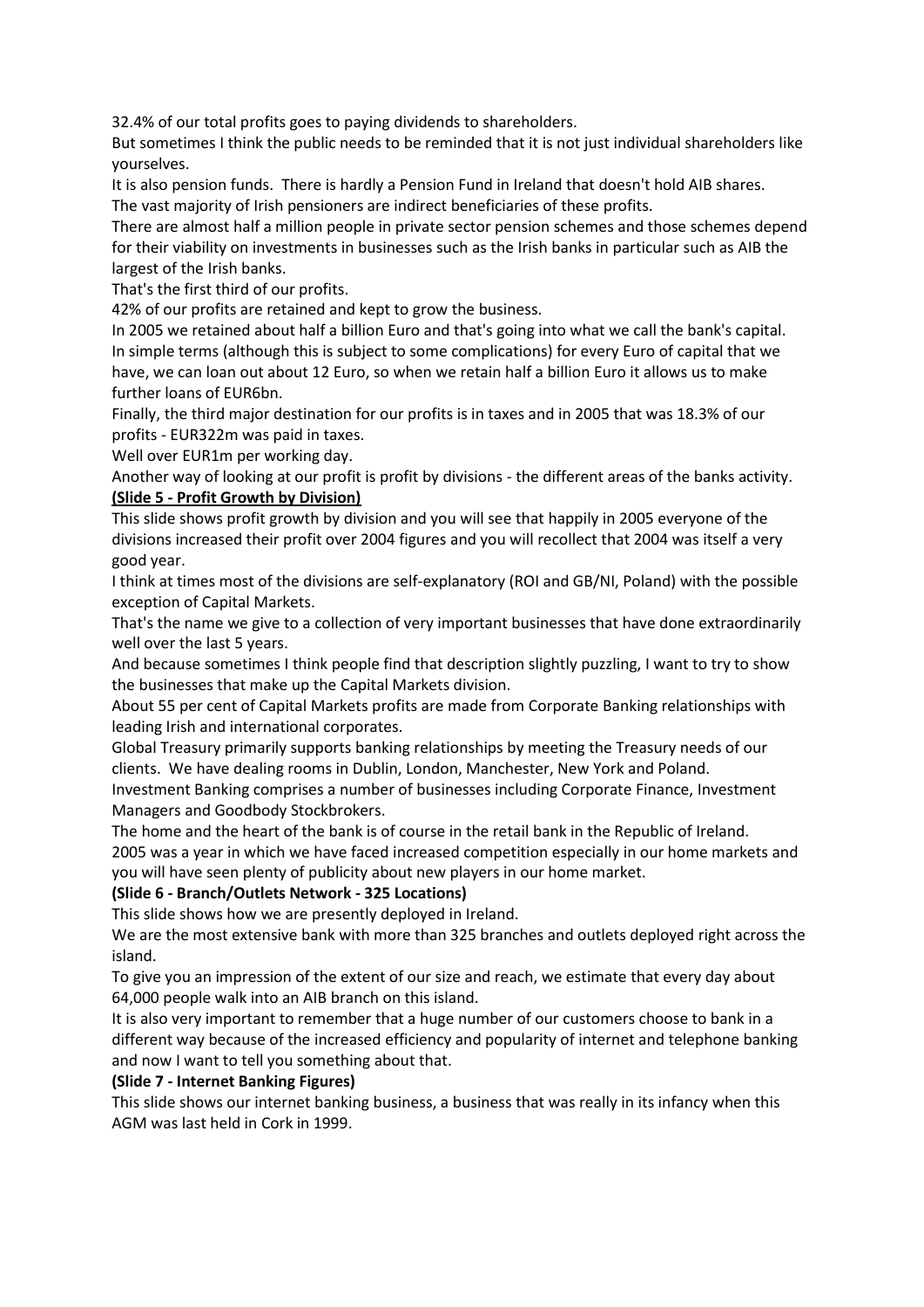In 2005 this service handled 25 million log ons, half a million a week, and this is an area where we continue to grow and innovate and where we expect to see further very significant growth in the years ahead.

We estimate that 67,000 customers go online to visit AIB Internet services every day in the Republic alone.

That means that every day we have roughly the same number of online customers as customers who actually come into our branch locations.

So AIB remains a leading presence in Ireland both online and in person.

As I have said however half our profits are made outside the Republic.

We operate in Poland the UK and the US but we also have offices in Paris, Frankfurt and a new office is planned for Sydney.

You will have seen the very positive results published on Monday for our first quarter in Poland. Our international dimension is not just confined however to the business that we do we are also owned internationally.

## **(Slide 8 - Where the Shares are Owned)**

38% of our shares are held in the Republic, 26% are in the United States, 22% in the United Kingdom, 12% in the rest of Europe and 2% in the rest of the world, so we are two thirds owned outside of the Republic of Ireland.

Finally let me look at something that?s important to you. The trend in dividend growth which we the shareholders have enjoyed over the last 5 years.

# **(Slide 9 - Dividend Growth over Five Years)**

This represents compound growth over 5 years to 2005 of 11% per annum.

In 2005 the total dividend was 10% higher than the previous year.

A successful rapidly growing economy like Ireland needs profitable banks.

Remember almost half our profits were taken in and retained with a view to making further loans to businesses and individuals, in Ireland and across the Group.

It has been said before that the banks are the nervous system of the economy.

When the economy is thriving and healthy and prospering it needs banks to support that momentum by supporting businesses and consumers and of course the banks will prosper as well and grow as well as a result.

AIB has 12,700 employees in the Republic of Ireland, 2,300 pensioners, and 56,000 shareholders. I referred earlier to the half million private sector pensioners who are indirect recipients of profits, that this bank earns.

Those pensioners depend upon successful Irish companies like AIB turning in good profits year after year.

Last year we bought ?350 million worth of goods and services from over 4,500 businesses in the Republic of Ireland.

Now finally let me say something about 2006, the year to date.

It is of course early days yet but our business continues to enjoy a continuation of the strong momentum we experienced in 2005 and we continue to see sustained demand in all our markets for all our key products. I am happy to reiterate our 2006 EPS guidance of low double digit EPS growth off our base of 145.9c.

We anticipate some rise in interest rates over the next year.

We continue to enjoy excellent loan growth in Ireland, the United Kingdom and in our International Corporate Banking activities.

We also expect another year of strong deposit growth.

Asset quality, that's to say the quality of our loans, is at a historically high level. Put another way, the number of defaulting loans is at an historically low level.

It's 40 years since the Royal, Provincial, and Munster and Leinster joined together to form AIB.

We have had good years and bad but have come a long way and learned a lot.